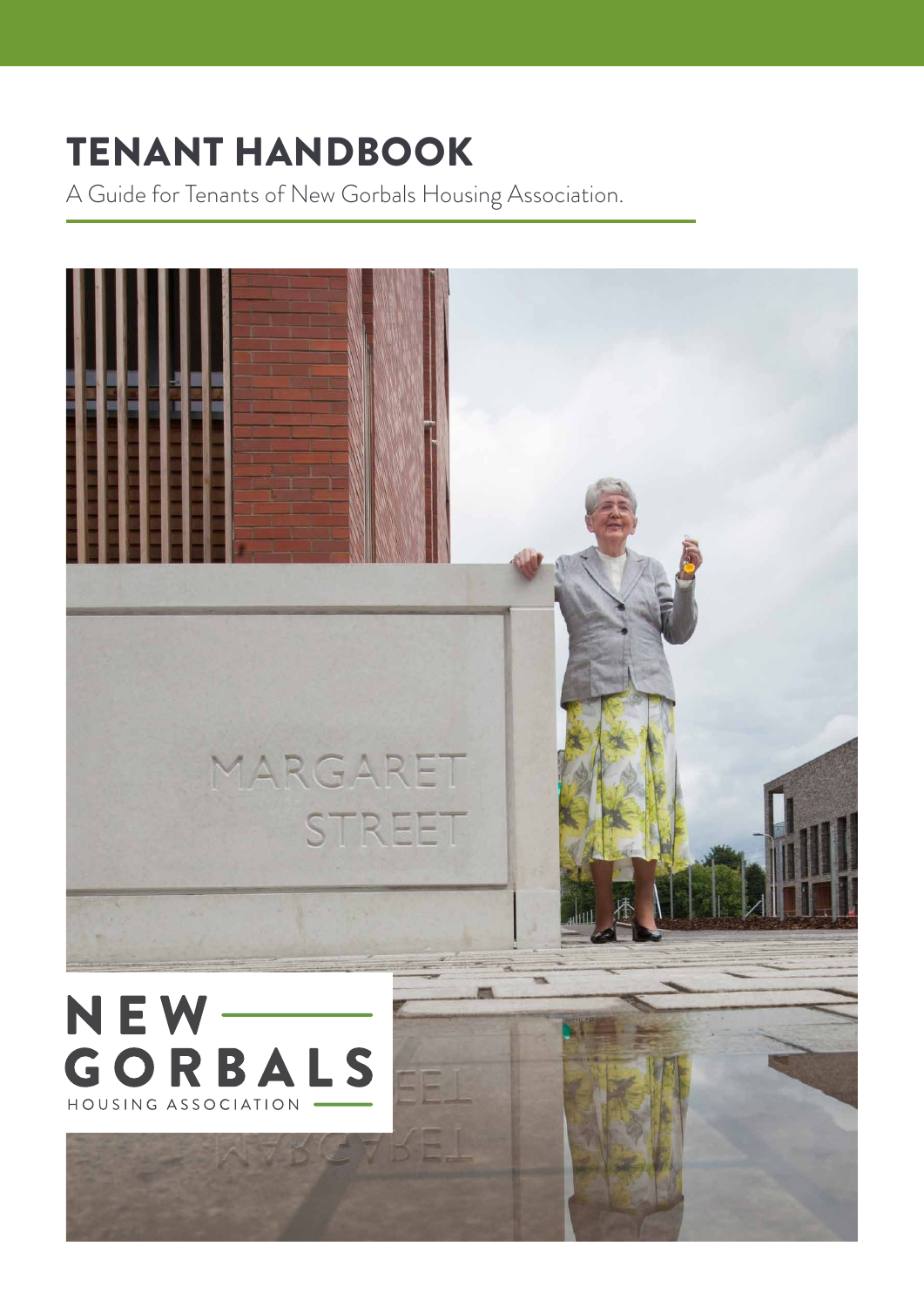# CONTENTS WELCOME

Welcome to New Gorbals Housing Association. We hope that you will enjoy your new home and your tenancy with us.

As your landlord, we aim to provide an excellent service, and the information in this handbook should help you to get the best out of your time in the property. You can contact us in person at our local office, by telephone or online.

#### Our Office:

| 187 Crown Street | $\lceil \varphi \rceil$ |
|------------------|-------------------------|
| Gorbals          | 0141 429 3900           |
| Glasgow          | Email:                  |
| G5 9XT           | admin@newgor            |

G5 9XT **admin@newgorbals.org.uk**

#### Office Opening Times:

Monday, Tuesday, Thursday & Friday **9.00am-5.00pm** Wednesday **9.00am-1.00pm**

If you are unable to visit our office we can arrange a home visit. Please contact us during working hours to arrange an appointment.

As a tenant of a registered social landlord it is important that you are given clear information about renting our property. Our Tenant Handbook should provide all the relevant information that is important to your tenancy with New Gorbals Housing Association.

However, if you want any additional information you can contact the Scottish Housing Regulator on **0141 242 5642** or email **shr@scottishhousingregulator.gsi.gov.uk.**

Scottish Housing Regulator Buchanan House 58 Port Dundas Road Glasgow G4 0HF

If you want more detailed legal information or opinion, you should seek specialist advice.



| 2.0 Your Tenancy Agreement  06                             |  |
|------------------------------------------------------------|--|
| <b>3.0</b> Changes in Your Tenancy                         |  |
| 4.0 Your Rent                                              |  |
| 5.0 Looking After Your Home 11                             |  |
| 6.0 Being a Good Neighbour  12                             |  |
| <b>7.0</b> Reporting Repairs<br>& Your Right to Repair  14 |  |

| 8.0 Carrying Out Alterations                                   |  |
|----------------------------------------------------------------|--|
|                                                                |  |
|                                                                |  |
| 11.0 Ending Your Tenancy  20                                   |  |
|                                                                |  |
| <b>13.0</b> Reporting a Significant<br>Performance Failure  21 |  |
| 14.0 Other Useful Information  22                              |  |
| 15.0 Useful Telephone Numbers  24                              |  |
|                                                                |  |

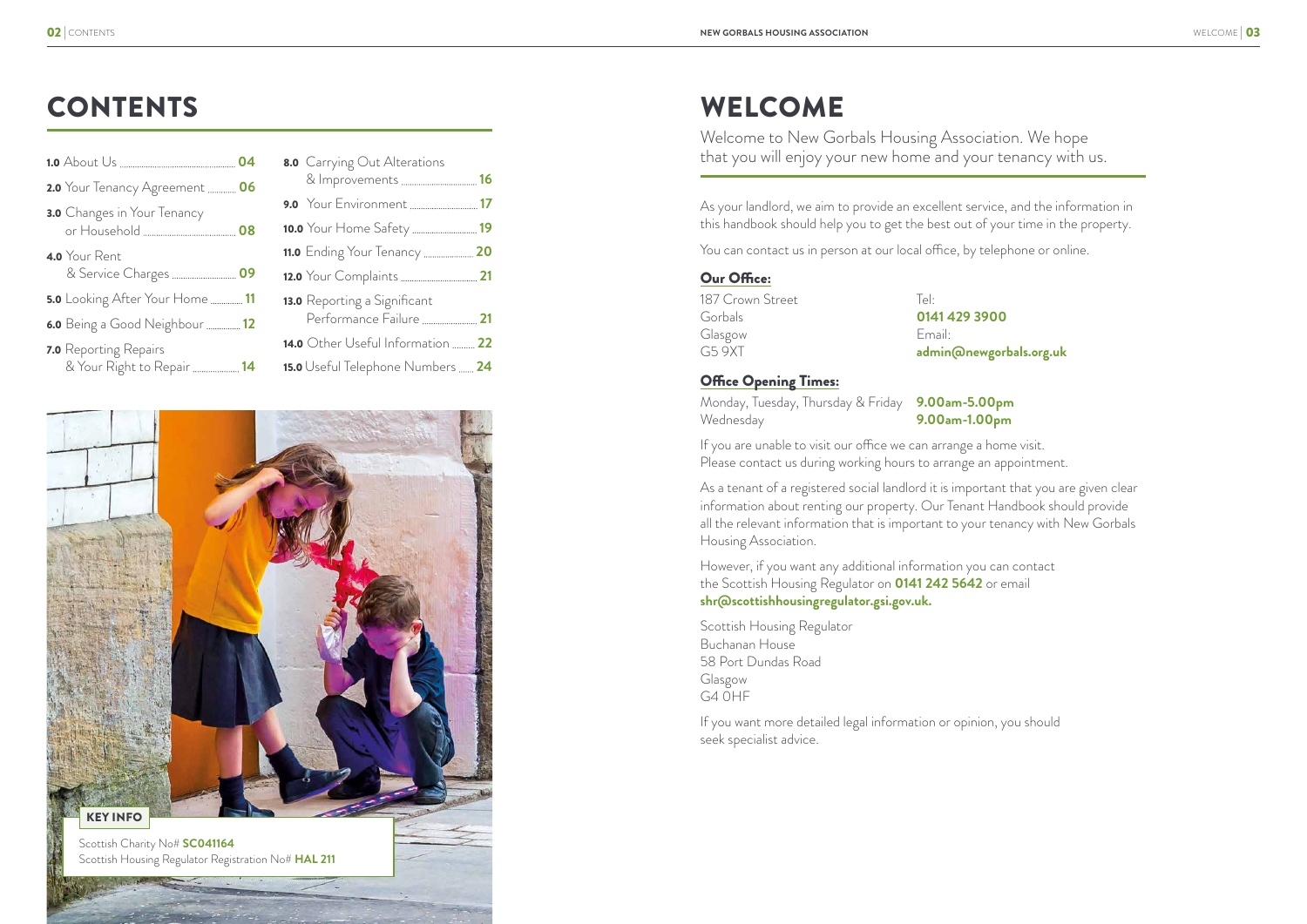# 1.0 ABOUT US

New Gorbals Housing Association is a community-controlled housing association operating in Gorbals, Hutchesontown, Laurieston and Oatlands.

We own and manage more than 2,500 homes for social rent and factor a further 1,600 privately owned properties.

We are committed to ensuring equal opportunities and fair treatment for all people in our service provision and work in the community. We will not discriminate against any person on the grounds of age, disability, gender re-assignment, marriage and civil partnership, pregnancy and maternity, race, religion or belief, sex and sexual orientation.

Our aim is to make sure that all our tenants experience high standards of customer service when staying in our homes. As part of this commitment our key aims and core values reflect how we deliver our service.

### Our Key Aims

Central to all aspects of our work are our key aims:

- **–** To provide the highest possible quality housing, environment and services to all of our customers
- **–** To maximise our contribution to the overall regeneration of the Gorbals, addressing wherever possible the needs of those in the community who are disadvantaged.

### Our Core Values

Our core values are reflected in how we deliver our service. These are:

- **–** Completing the physical regeneration of the Gorbals
- **–** Keeping rents affordable, and supporting our tenants in dealing with welfare cuts and the high cost of energy
- **–** Providing high quality, value for money services, and managing our assets effectively
- **–** Strengthening our engagement and communication with tenants and the wider community
- **–** Making Gorbals a Thriving Place
- **–** Ensuring that we are a cost-effective and well-managed organisation, achieving high standards of governance and of financial probity and competence.

#### Our Management Committee

We are managed by a voluntary committee of tenants and residents. Members of the organisation elect committee members once a year at our annual general meeting.

Our Management Committee is responsible for running the Association and for considering and approving our policies.

### **Our Staff**

We have a dedicated staff team providing services to our customers. Our staff are based both in our office and out in the community, and cover a range of services such as:

- **–** Maintenance and repairs
- **–** Housing management
- **–** Development and regeneration
- **–** Finance and administration

If you need to get in touch with a member of our staff, you can contact them through our office. Call **0141 429 3900,** visit **187 Crown Street, Gorbals,** or email **admin@newgorbalsha.org.uk** for more information.

Call **0141 429 3900,** visit **187 Crown Street, Gorbals,** or email **admin@newgorbalsha.org.uk** for more information.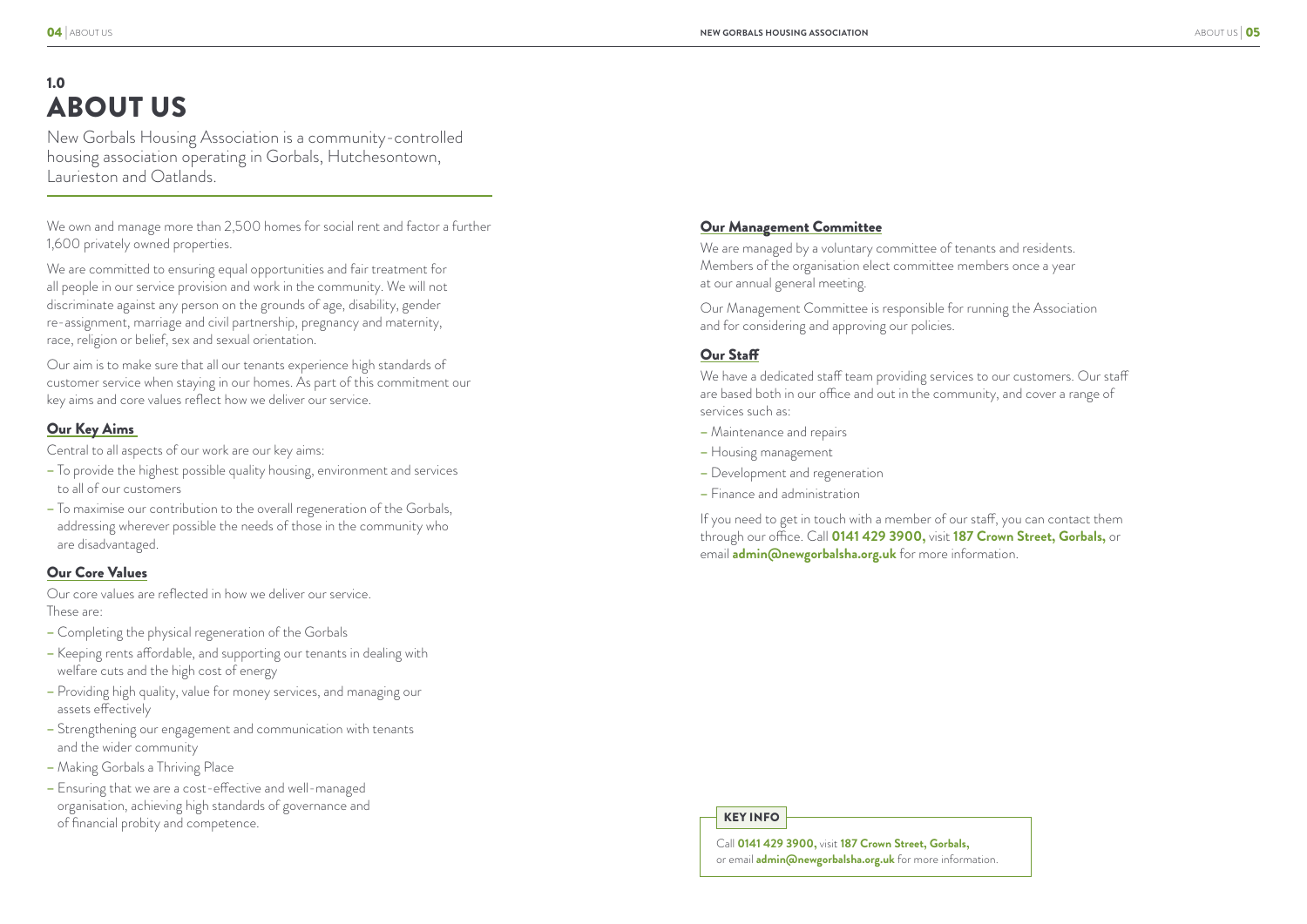#### **NEW GORBALS HOUSING ASSOCIATION**

# 2.0 YOUR TENANCY AGREEMENT

Your tenancy agreement is the document you signed at the start of your tenancy.

We give all our tenants a Scottish Secure Tenancy, although we can use a Short Scottish Secure Tenancy in special circumstances.

Your tenancy agreement sets out the terms and conditions of your tenancy. This will also let you know what rights and responsibilities you have for the property as well as what you can expect from us. Please keep your tenancy agreement in a safe place. You must use the property as your main home.

### Scottish Secure Tenancy (SST)

The Scottish Secure Tenancy gives you 'security of tenure', which means you can keep your tenancy for as long as you want, unless you break the conditions of the tenancy.

The Scottish Secure Tenancy can only end in one of the following ways:

- **–** If you give us 28 days' notice in writing that you want to end your tenancy
- **–** If we agree with you in writing that you can end your tenancy
- **–** If we take court action to take back your home under one or more of the grounds set out in the Housing (Scotland) Act 2001
- **–** If you die and no-one meets the legal conditions to take over your tenancy
- **–** If you, or a member of your household has an antisocial behaviour order, and we take action to change your tenancy to a Short Scottish Secure Tenancy
- **–** A joint tenant (someone who shares your tenancy) can end their part of the tenancy by giving us and you (and any other joint tenants) 28 days notice.

### Short Scottish Secure Tenancy (SSST)

There are some circumstances in which we may offer you a Short Scottish Secure Tenancy (SSST).

You can find out more about different tenancies and your rights at **www.scotland.gov.uk**

Find out more about Scottish secure and short Scottish secure tenancies and your rights **www.scotland.gov.uk**

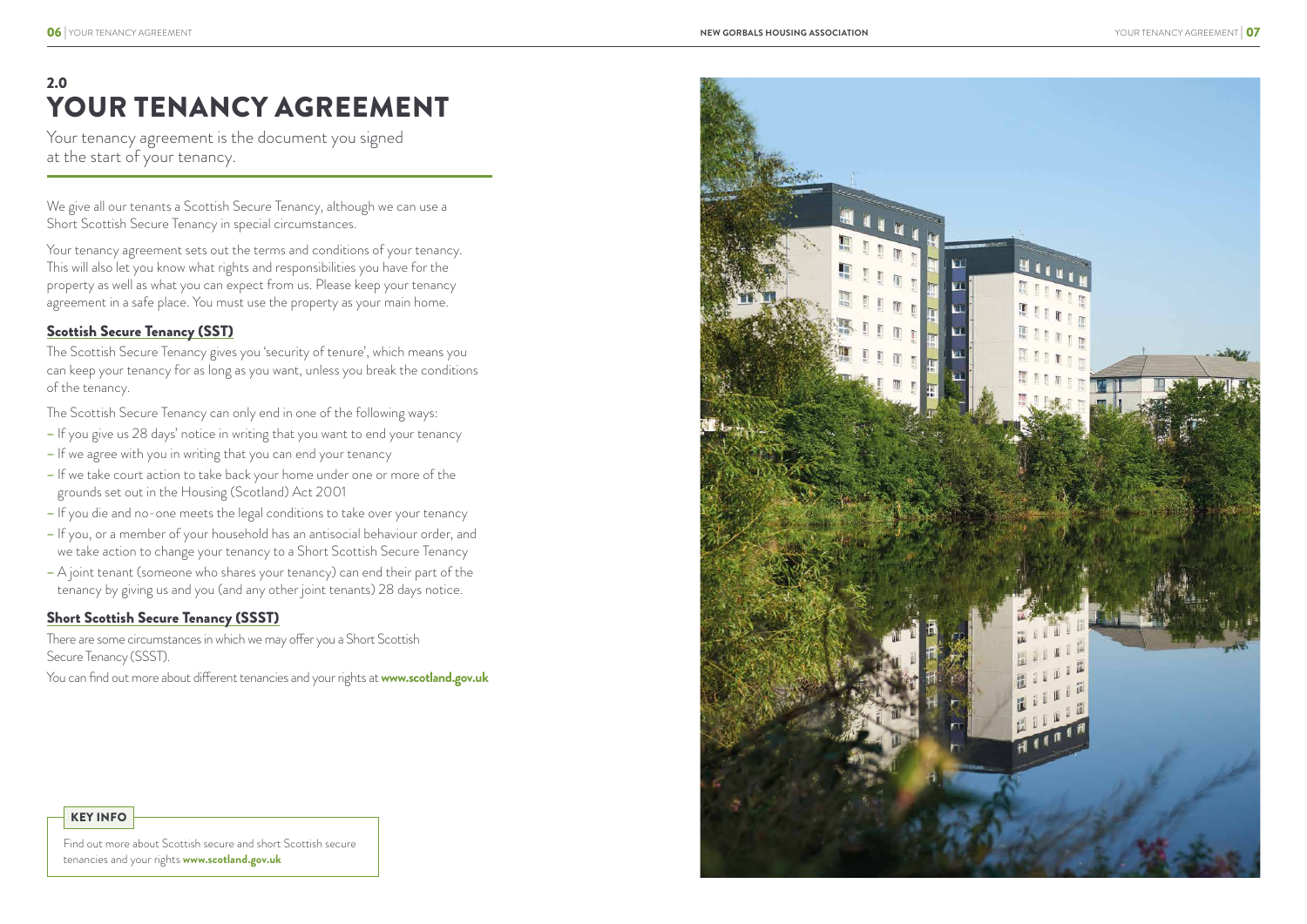# 3.0 CHANGES IN YOUR TENANCY OR HOUSEHOLD

Your tenancy agreement gives you the right to request certain changes to your tenancy.

You must ask us in writing for permission if you want to do any of the following:

- **–** take in a lodger
- **–** sub-let all or part of your home
- **–** pass on the tenancy to someone else
- **–** carry out an exchange with someone else
- **–** move out for other reasons.

You should write to us giving details of the change you wish to make, any payments involved, and when you would like it to happen.

If you want another person to become a joint tenant, you have a right to make this request and you must apply to us in writing. We will generally agree to your request unless there is good reason to refuse it.

You must tell us in writing within 28 days' if there is any change in who is living in your home. If you are on housing benefit or universal credit, you must also inform Glasgow City Council housing benefit office and/or Department for Works and Pensions (DWP).

You must not allow your house to become overcrowded. If this happens because more children are born, we will help you apply for transfer to a larger property.

Your rent account should be one month in advance even if you pay weekly, fortnightly or four weekly rather than monthly. It is your responsibility to make this happen whether you are working or claiming benefits.

If your relationship has broken down in some circumstances you may still have the right to occupy the house, even if the tenancy is in your partner's name. You should contact your Housing Officer who will be able to give advice on your rights and your housing options.

If you die, other members of the household may have a right to take over your tenancy. These include your husband/wife or partner, a joint tenant or a member of your family over 16. If there are no family members, a carer may qualify to take over the tenancy in certain circumstances. In all cases the person who takes over must have been living there as their main home. This does not apply to some types of property that have been specially adapted, although we may be able to offer alternative accommodation.

# 4.0 YOUR RENT & SERVICE CHARGES

When you signed your tenancy agreement you agreed that you would pay your rent monthly in advance due on the 28th of each month.

It is important that your rent and service charges are paid regularly and on time. If you don't pay your rent you are at risk of losing your home.

## How to Make Payments

You can pay us your rent and service charge in the following ways:

- **–** By direct debit (contact our office for a direct debit form)
- **–** Over the phone by calling our office on **0141 429 3900** You can also call allpay direct on **0844 225 5729**
- **–** At a pay point using a rent payment card
- **–** At a post office using a rent payment card
- **–** By Housing Benefit, which is paid directly to us
- **–** Using a switch, debit or credit card
- **–** Online at **www.allpay.net**

We do not accept cash payments at any of our offices.

### If You Owe Rent or Have Problems Managing Your Money

If you are struggling to pay your rent, our Welfare Rights Officers may be able to help. They can help you find out what benefits you are entitled to, and help you with the application process. Contact us to see what they can do for you.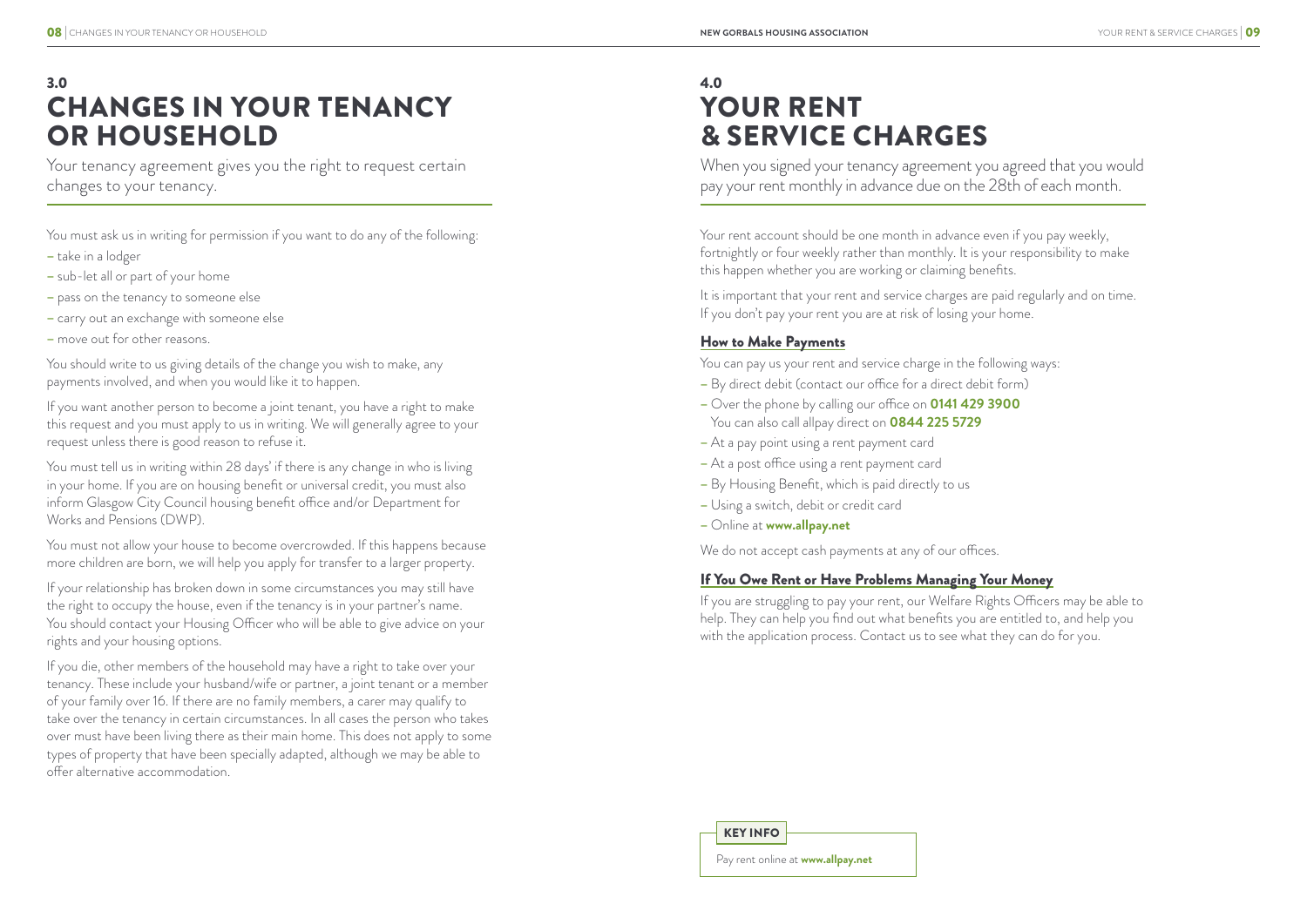### 4.0 YOUR RENT & SERVICE CHARGES

#### **Our Policy for Setting Rent**

Our rents are calculated using a formula that takes account of the size and type of property and any amenities, improvements or adaptations we have provided. This means that the rent for larger properties with more features, such as a balcony or extra bathrooms, is higher than for smaller properties without these features.

We aim to keep rent charges affordable for our tenants, particularly those on low incomes, while also covering the costs of managing and maintaining our properties.

Our rents are reviewed each year, taking into account our costs and affordability for our tenants. Any rent increase agreed upon will be applied once a year, at the end of March.

We both have responsibilities when it comes to maintaining your home.

We will consult you on any changes we plan to make to rent and service charges. The Management Committee take your views into account before a decision is made. We try to keep rent increases low. We will give you at least 28 days' notice in writing of any increase to rent or service charges.

We will also send you a yearly statement of your rent account to let you see the payments you have made in the previous year. We will also provide you with an annual calendar so you know when payments are due for the year ahead.

#### What About Council Tax?

It is your responsibility to pay council tax. Your bill will be based on the value of your property compared to others in the area. There are various discounts available depending on your circumstances, such as for people on low incomes, or those who live alone.

For more information about Council Tax, contact Glasgow City Council **0141 287 5050.**

Please note that New Gorbals Housing Association is not responsible for the administration or collection of Council Tax.

# 5.0 LOOKING AFTER YOUR HOME

#### Our Responsibilities

- **–** The maintenance of all installations provided for heating, water heating and sanitation and for the supply of water, gas and electricity
- **–** To maintain drains, gutters and external pipes (excluding blockages caused by tenant carelessness)
- **–** Internal and external walls, floors, ceilings, doors and doorframes (excluding internal decoration)
- **–** To provide buildings insurance
- **–** Chimneystacks and flues
- **–** Pathways, steps or other means of access
- **–** Boundary walls and fences.

#### Your Responsibilities

- **–** To keep the interior of your home clean and in good decorative order
- **–** To keep common areas, such as communal stairs and bin sheds, clean and tidy
- **–** To keep the common grounds tidy
- **–** To report all repairs, including those caused by accidental damage or vandalism, to New Gorbals Housing Association
- **–** To allow our employees and our approved contractors access at all reasonable times to inspect the property and carry out repairs or safety inspections
- **–** To repair any items damaged through your, a member of your household's or a visitor to your home's, neglect or carelessness e.g. blocked toilet
- **–** To ensure reasonable precautions are taken to protect your home from fire, flood or frost
- **–** To protect your personal belongings with a contents insurance policy
- **–** To carry out minor routine repairs such as sink plugs or chains, light bulbs, and smoke alarm batteries
- **–** To cover any costs that result from forcing entry due to lost keys.

For more information about Council Tax, contact Glasgow City Council **0141 287 5050**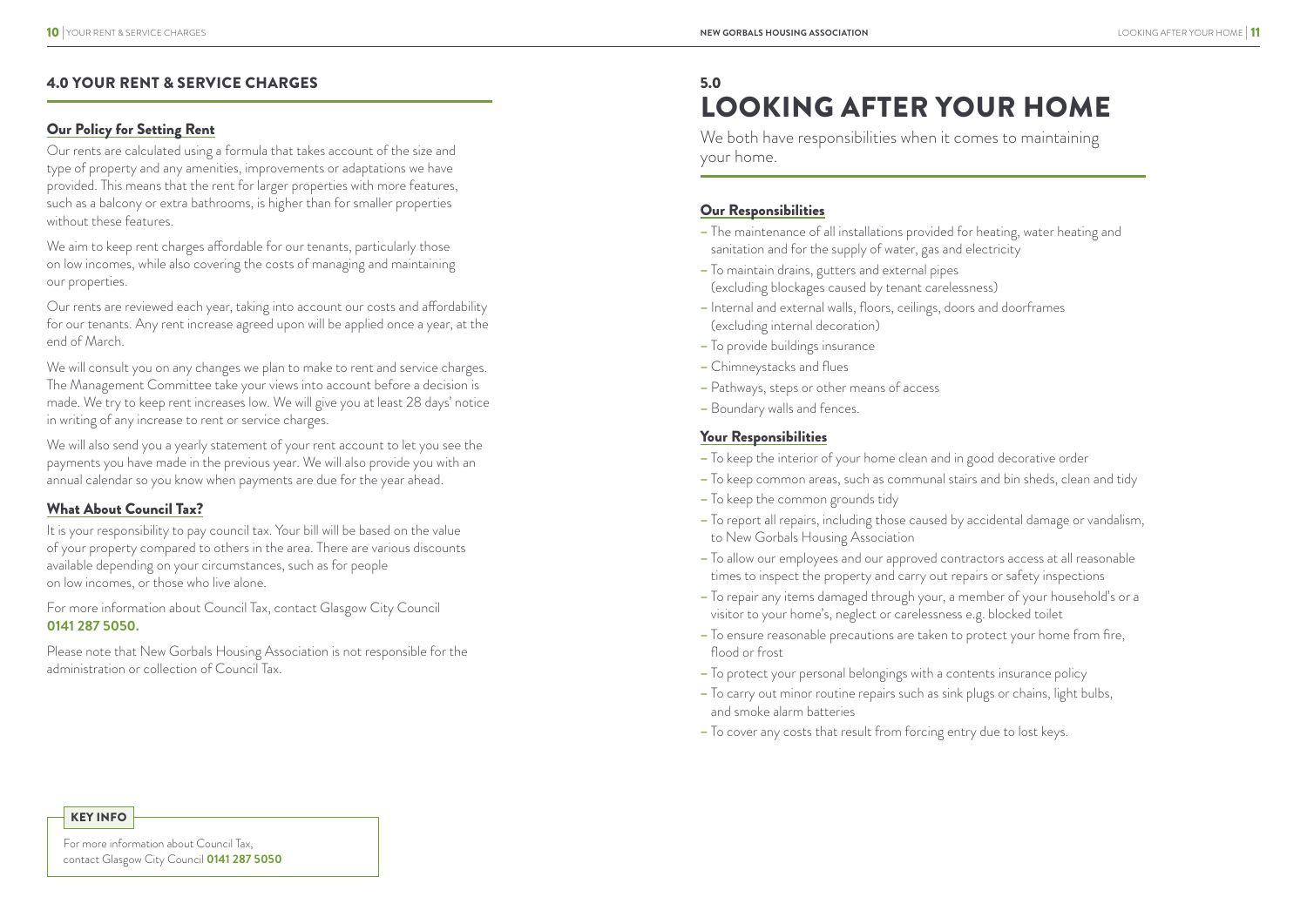## 6.0 BEING A GOOD NEIGHBOUR

Everyone has the right to live safely and peacefully in their home and neighbourhood.

Living close to other residents means that some noise is unavoidable. You may have different lifestyles, but we expect everyone to show consideration for their neighbours.

#### Antisocial Behaviour

If noise or other behaviour becomes frequent and causes significant disturbance, this can be unacceptable. Antisocial behaviour includes actions that cause — or are likely to cause — fear, alarm or distress. Antisocial behaviour can cover a wide range of issues, such as:

- **–** Persistent, excessive noise
- **–** Leaving items and black bags in the common areas including closes and backcourts
- **–** Dog fouling
- **–** Verbal or physical abuse of neighbours by you or a member of your household
- **–** Racial or sexual harassment by you or a member of your household
- **–** Vandalism in the neighbourhood or damaging neighbours' property
- **–** Drug abuse or selling drugs
- **–** Using your home for a business.

Your local council's antisocial behaviour team, Glasgow Community Safety, should also be able to give you more information if you are experiencing any issues or difficulties.

You are also responsible for the behaviour of family or friends visiting your property and we may take action against you if you have broken a clause in the tenancy agreement which refers to antisocial behaviour.

If you are affected by other people's antisocial behaviour, you should keep a written record of the incidents, with dates and times. Depending on the seriousness of the situation and how badly it affects you, you should contact us, the Police or your nearest Citizens Advice Bureau.

We will investigate all complaints of antisocial behaviour with the view to stopping the behaviour impacting on our tenants. If necessary we will take legal action to resolve the situation.

### Pets

You must get written permission from us if you wish to keep an animal as a pet.

#### **Permission may be given under certain conditions:**

- **–** Your pet is not prohibited by the Dangerous Dogs Act 1991
- **–** You will supervise and keep your pet under control
- **–** You will not allow your pet to foul or cause damage to the property, common areas or neighbouring properties
- **–** You are responsible for the behaviour of your pet. If you do not keep to the conditions as detailed above, then permission to keep your pet will be withdrawn
- **–** If you live in a building higher than 5 storeys you are not allowed to keep cats and dogs, except for registered assistance dogs.

### Drying Areas

Most properties will have their own drying facilities either outside or inside. However, in tenement properties most drying areas are shared. In these cases, you should talk to your neighbours to make sure everyone has enough space to dry their clothes.

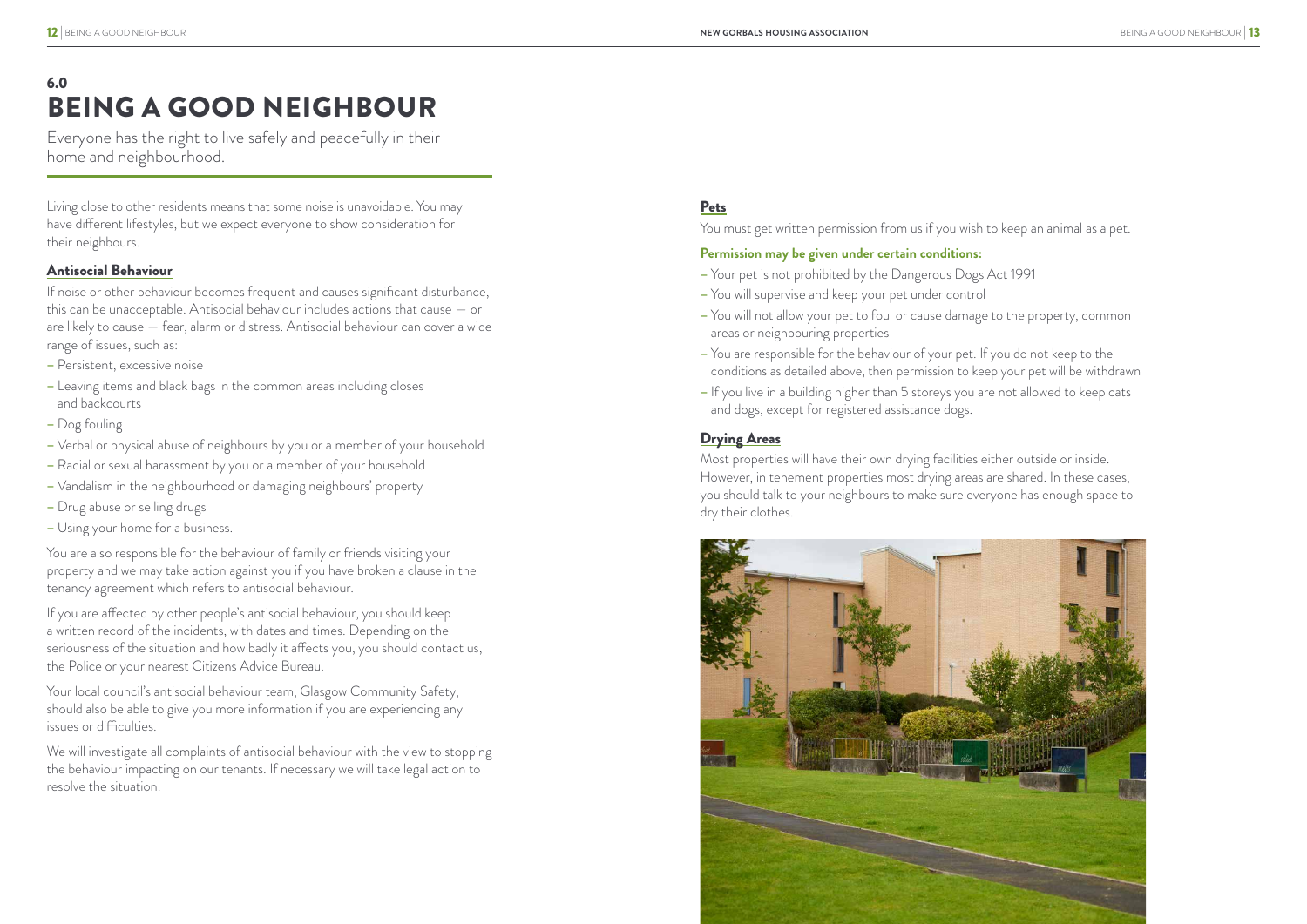# 7.0 REPORTING REPAIRS & YOUR RIGHT TO REPAIR

All emergencies related to your property should be reported to New Gorbals Housing Association.

All repairs related to your property should also be reported to us. If you have a repair that requires attention, please help us fulfil our responsibilities by reporting it to us without delay either by telephone on **0141 429 3900** or in person at our office.

In an emergency out with our office opening hours you should call **0800 783 7937.**

Please do not call out our emergency contractor after hours for non-emergency repairs. If this is found to be the case, we reserve the right to recharge you for the cost.

### Your Right to Repair

When you report a repair to us, we will let you know if it is a qualifying repair. If our contractor does not attend to the qualifying repair within the specified timescale, then you can instruct another contractor from our list to carry out the work. We will provide you with the contact details of another contractor, in writing when you report a qualifying repair to us.

During your tenancy we will carry out any necessary repairs to keep the property windproof, watertight and fit to live in.

Normally we will arrange to have these repairs carried out as either a routine or urgent repair.

There are some small repairs which are considered urgent and which are covered under the Scottish Government's 'Right to Repair'. These are known as qualifying repairs and you can find a full list of qualifying repairs over the page.

Blocked flue to open fire or boiler 1 Blocked or leaking foul drains, soil stacks or toilet pans (where there is no other toilet in the house) Blocked sink, bath or drain 1 Loss or partial loss of electric power or gas supply 1 Insecure external windows, doors, or locks 1 Unsafe access to a path or step Significant leaking or flooding from a water or heating pipe, tank or Loss or partial loss of space or water heating (where there is no alternative) Toilet not flushing where there is no other toilet in the house Unsafe power of lighting socket, or electrical fitting 1 Full loss of water supply 1 Partial loss of water supply Loose or detached bannister or hand rail Unsafe timber flooring or stair tread Mechanical extractor fan in a room with no external windows or

- 
- 

If our contractor fails to attend to your repair within the given timescale then you will be entitled to £15 for the missed appointment and an additional £3 for each working day until the repair has been completed. This amount can add up to a maximum payment of £100 for any one repair.

Sometimes there may be circumstances which we as your landlord or the contractor has no control over which means we are unable to do the repair within the time frame, such as severe weather. In these circumstances we may have to extend the maximum time. We will let you know if the maximum time must be extended.

### What Happens if it is Not a Qualifying Repair?

If your repair is not a qualifying repair, we will deal with it as one of the following:

- **–** Emergency Repair we will make safe within **4 hours**
- **–** Urgent Repair we will aim to complete within **3 working days**
- **–** Routine Repair we will aim to complete within **10 working days.**

To find out more about our, and your own, repair responsibilities you can check our website, **www.newgorbalsha.org.uk,** call us on **0141 429 3900,** or visit the office.

### Qualifying Repairs

This table shows what repairs are qualifying repairs, and the maximum time we have to carry them out.

#### TYPE OF REPAIR

|           | <b>MAXIMUM NO. OF</b><br><b>WORKING DAYS TO</b><br><b>CARRY OUT REPAIR</b> |
|-----------|----------------------------------------------------------------------------|
|           | 1                                                                          |
|           | 1                                                                          |
|           | 1                                                                          |
|           | 1                                                                          |
|           | 1                                                                          |
|           | 1                                                                          |
| r cistern | 1                                                                          |
|           | 1                                                                          |
|           | 1                                                                          |
|           | 1                                                                          |
|           | 1                                                                          |
|           | 3                                                                          |
|           | 3                                                                          |
|           | 3                                                                          |
| r doors   | $\overline{z}$                                                             |

Report an emergency repair **0800 783 7937**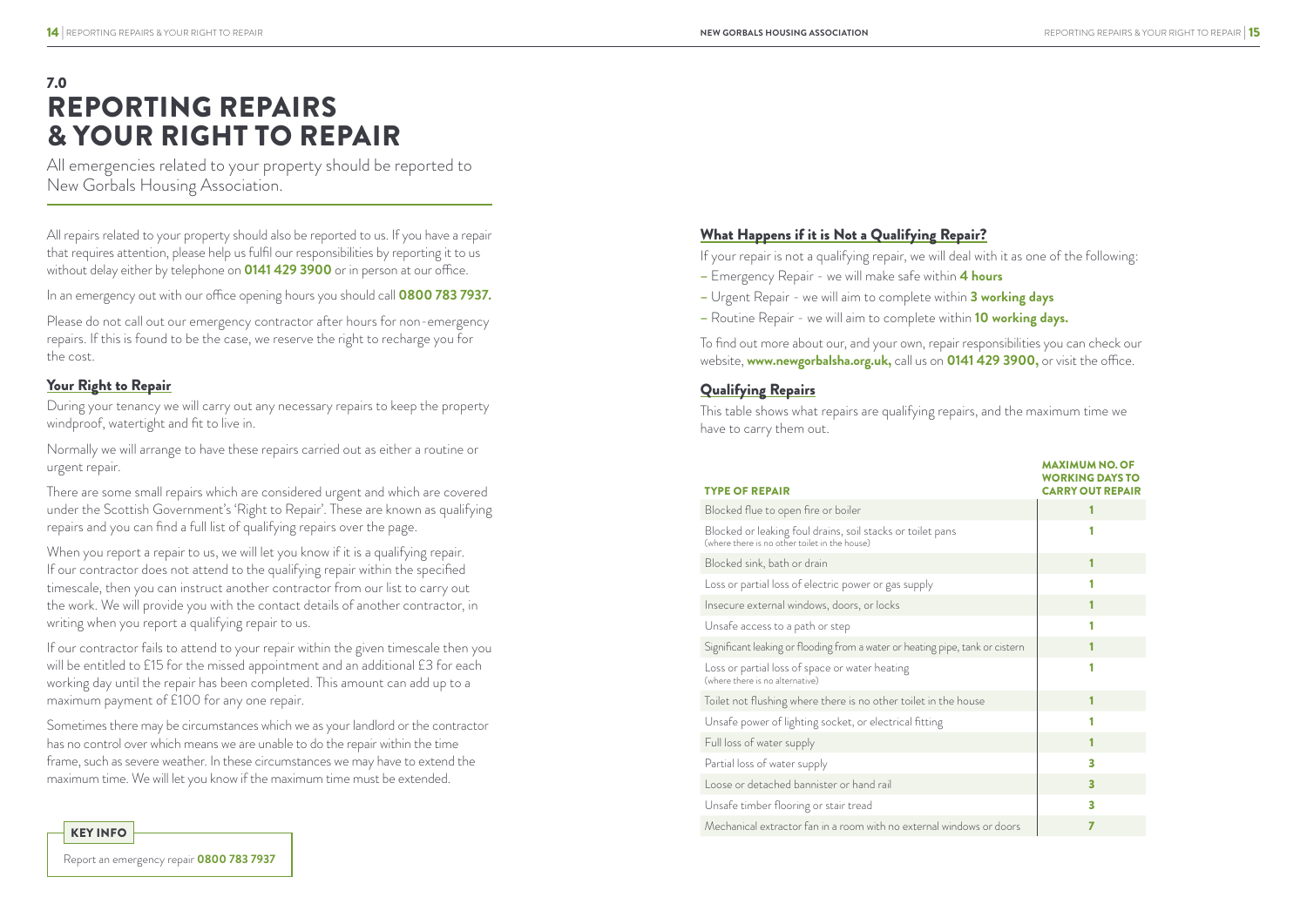# 8.0 CARRYING OUT ALTERATIONS & IMPROVEMENTS

You require our permission in writing before carrying out any alterations or improvements to your home.

We will not withhold permission unreasonably. However, we will not give permission for extensions, loft conversions or conservatories.

Application forms are available from our offices or our website **www.newgorbalsha.org.uk.** A member of staff can help you complete the form if you need help. We will consider your request and will let you know our decision. We may also carry out a home inspection before the work is approved.

You must carry out any work to an acceptable standard. We recommend that you always employ fully qualified tradespeople to carry out work to your property. It is your responsibility to get all legal permission for work, such as building warrants or planning permission.

We work out how much compensation you may be entitled to using a system that takes into account the cost of the improvement, how long ago you carried out the work and how long we expect the improvement to last. You can get full details of the way we work out compensation and other information on improvements from our office and our website. We will not give compensation for improvements made without our permission.

We will always carry out an inspection after the work is completed to make sure the quality of work you have carried out to your property is satisfactory. When dealing with electricity or gas, we may carry out a safety check to make sure that the work is safe.

It is your responsibility to maintain the property to the standard recorded at the start of your tenancy agreement.

If you do carry out improvements to your property, you may be entitled to compensation for the work if you decide to end your tenancy. Improvements which you may be able to get compensation for include:

- **–** Central heating
- **–** Bathroom suites
- **–** Double glazing
- **–** Fitting a new kitchen.

If you do not ask for permission, we may return any alterations or improvements to their original condition and re-charge you the cost of these works.

We regularly inspect our estates for graffiti or vandalism. If you witness vandalism, please report it to us for investigation. We will charge the person responsible for the cost of removing graffiti or repairing the damage they caused. If someone repeatedly writes graffiti or damages property, we will ask the police to take action in cases where we can provide evidence.

# 9.0 YOUR ENVIRONMENT

We aim to provide and maintain a pleasant environment for you to live in. As our tenant you are responsible for keeping your home and its shared areas clean and tidy.

If you see someone causing damage to property or public areas, please let us know. We all have a role to play in making our environment a nice place to live.

We provide the following services to keep your local environment clean and well maintained.

## Cleaning Stairs

If you live in a block of flats with a shared entrance, we will provide a service to clean your stairs. For the majority of our flats this service covers the following:

- **–** Stairwells and landings swept and washed, and small areas of graffiti removed
- **–** Glass in windows and doors cleaned every four weeks
- **–** Tiles and walls washed every four weeks
- **–** Stair railings dusted.

The cost of this service is included in your service charge. We monitor our cleaning contracts to make sure you are satisfied with the service.

Between cleans, it is the responsibility of you and your neighbours to make sure that the close and landings are kept clean and tidy.

### Your Garden

If you have a garden, you must keep it tidy and free from litter. We provide a grass cutting service during the growing season and this is included in your service charge.

### Landscaped Areas

Our estates team make sure that shrub areas are maintained, the grass is cut and landscaped areas free from litter and weeds. The cost of this is included in your service charge.

### Dealing with Vandalism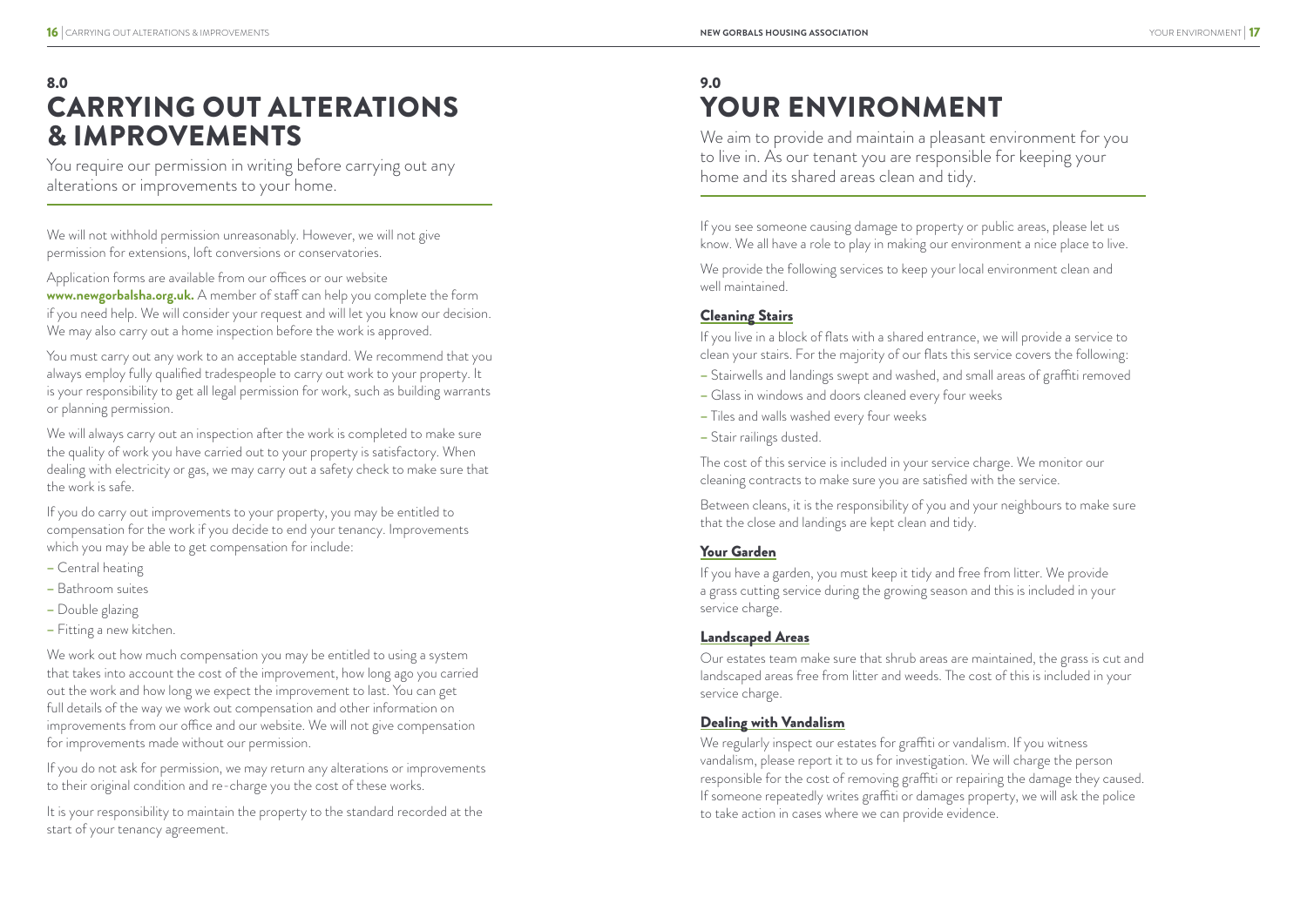### 9.0 YOUR ENVIRONMENT

#### Glasgow City Council Services

Glasgow City Council provides various services that you may want to use. These include:

#### **Cleansing Service**

The cleansing service empties your bins and can also take away bulky items such as furniture. If you have a wheelie bin it is your responsibility to take out your bin for collection each week and return it afterwards. You must put all of your household rubbish in your bin, unless you live in a block of flats with a chute.

# 10.0 YOUR HOME SAFETY

We want to make sure you are safe in your home.

Put out larger items for bulk collection as arranged – the timetable can change so check with the Land Services Department if you are unsure. Our staff can also provide some information.

If you have any problems with this service, please contact Glasgow City Council's Land Services Department on **0141 287 9700.**

#### **Pest Control**

If you have any problems with insects or vermin, you should contact Glasgow City Council's Pest Control on **0141 287 4210.**

#### Contents Insurance

Accidents happen and it is important that you have insurance to cover any damage to your home. Please make sure that you have full contents insurance, which covers risks such as fire, flood and leaking water pipes. You can suffer severe financial loss if you do not have insurance or enough cover.

#### Smoke Alarms Save Lives – Do Not Disconnect!

All smoke alarms fitted in our properties are wired into the mains, while some have additional battery back-up. It is important that you check the battery regularly to ensure it does not need replaced, that you clean the alarm out twice a year and that you test your alarm regularly to check it still works.

### Gas Safety Inspections and Servicing

As your landlord we have a legal obligation to inspect all pipe work and our gas appliances to ensure they are in a safe condition. This is to reduce the risk of injury to members of your household or neighbours. It is important that you give access to our gas engineers for the inspection to be completed.

If we send you a letter about a gas safety check please make every effort to be available at the time and date we have asked for. If you know that you will not be available, please contact us to arrange another time for us to call at your home.

We also have a responsibility to make sure that you know the energy efficiency of your home. An Energy Performance Certificate (EPC) shows a property's energy efficiency and this will be displayed within your property.

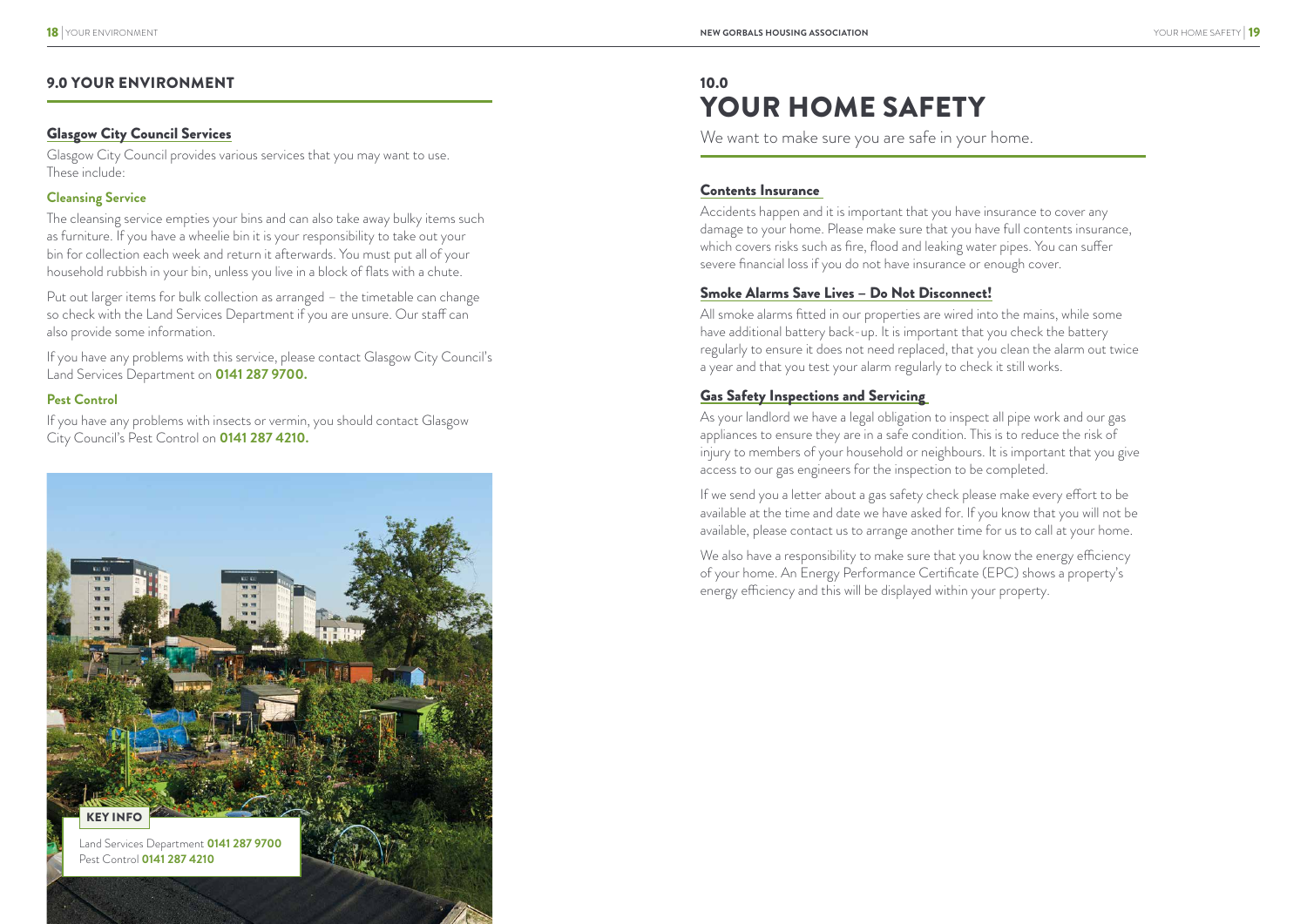# 11.0 ENDING YOUR TENANCY

If you decide to move on, there are a number of things to do before moving out.

You can pick up a leaflet from our office with more information, or read more at **www.newgorbalsha.org.uk.** You must give us **28 days'** notice if you are moving out of the property.

It is your responsibility to leave the property in the condition that it was originally let to you and hand in all sets of keys on or before the last date of your tenancy. A charge will be made for any costs we may incur in bringing your property up to a satisfactory condition.



We value complaints and use them to help us improve our services.

# 12.0 YOUR COMPLAINTS

If something goes wrong or you are dissatisfied with our services, please tell us.

We have a two stage complaints procedure in line with Scottish Public Service Ombudsman guidelines. We aim to respond to all complaints within the timescales set by the Ombudsman.

More information on our Complaints Handling Procedure is available from our office and at **www.newgorbalsha.org.uk.**

# 13.0 REPORTING A SIGNIFICANT PERFORMANCE FAILURE

The Scottish Housing Regulator (SHR) can consider issues raised with them about 'significant performance failures'.

A significant performance failure is defined by the SHR as something that a landlord does or fails to do that puts the interests of its tenants at risk, and which the landlord has not resolved. This is something that is a systemic problem that does, or could, affect all of a landlord's tenants. If you are affected by a problem like this, you should first report it to us. If you have told us about it but we have not resolved it, you can report it directly to the SHR.

Significant performance failures are not dealt with through our Complaints Handling Procedure. For more information, please contact us.

More information on our Complaints Handling Procedure is available from our office and at **www.newgorbalsha.org.uk.**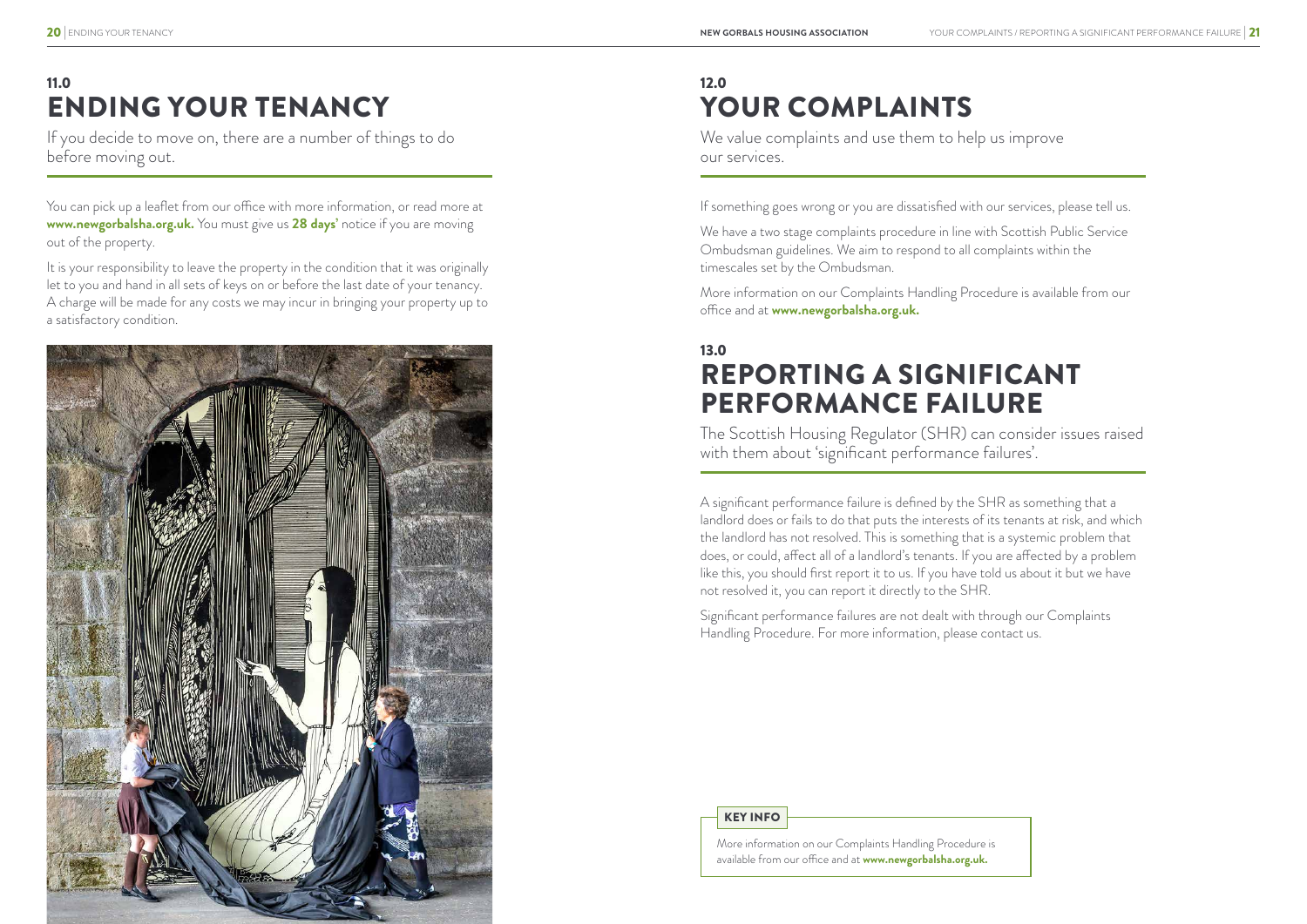# 14.0 OTHER USEFUL INFORMATION

More information on how we allocate our homes, and how you can be involved in the decisions we make.

## Right to Buy

'Right to Buy' ended for all council and housing association tenants in Scotland on the 31st July 2016. This means you no longer have the right to buy your home from us even if you were a tenant before this date.

### Letting Our Homes

Anyone aged 16 or over can apply for one of our homes. We house people in line with our allocations policy, which takes account of the Housing (Scotland) Act 2001. Please be aware that interest in our homes is high, and the number of applicants on our housing list is much greater than the number of properties that become available each year.

In addition to our housing list, you can also consider a mutual exchange. If you already live in a social rented property, you can swap your property with another of our tenants, or a tenant of another council or housing association. You must have the permission of the landlords of both properties before a mutual exchange can take place.

You can get a copy of our full allocations policy from our office which explains how you can access our housing list, the priority for allocating our houses, transfers and exchanges.

### Involving Our Tenants

We are committed to working with you to improve our services. We are keen to see as many tenants as possible taking part in our consultation processes, either as an individual or through tenants' groups. We want you to tell us about how we develop and deliver our services and to tell us how we can improve them.

You can get involved by:

- **–** Joining our Consultation Register
- **–** Contacting us with your ideas and comments
- **–** Register to attend our focus groups
- **–** Joining or starting a Tenants' and Residents Group in your local area
- **–** Joining our Tenant Panel
- **–** Becoming a member of the Association.

If you would like more information on local community activities, please get in touch.